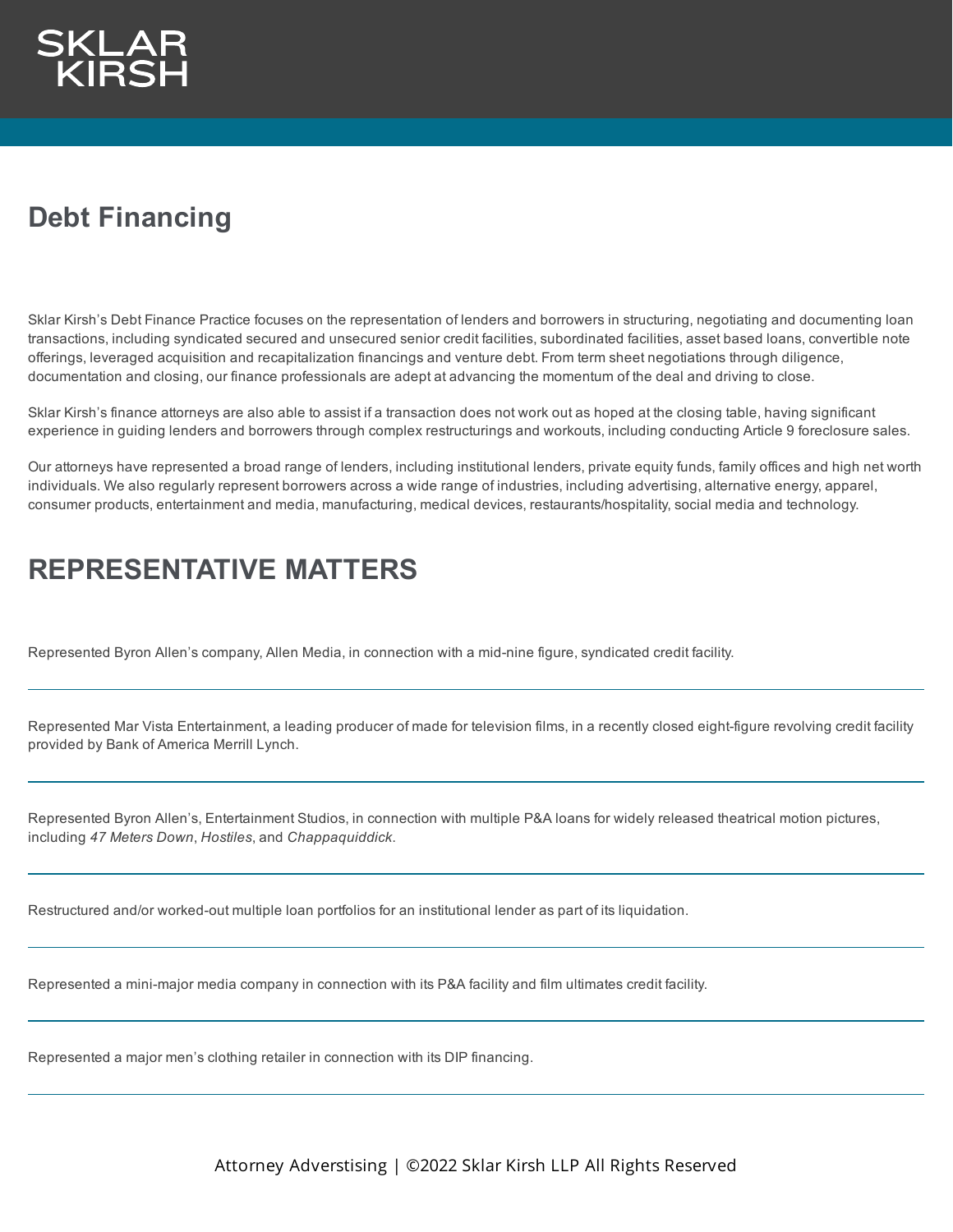

Represented an Administrative Agent in a \$300M syndicated, unsecured working capital and acquisition line of credit to a leading manufacturer of seasonal gift products.

Represented a film production company in connection with a \$250M syndicated slate and working capital facility.

Represented an institutional lender in numerous aircraft financing loans.

Represented an institutional lender in connection with \$400M of credit facilities to a private equity fund and its principals secured by securities.

Represented a mini-major media company in its \$350M corporate debt and equity re-capitalization.

Represented a women's apparel company in restructuring its term facility and equity participation of the lender.

Represented a hedge fund in several senior secured asset based loans accompanied by warrants and/or preferred stock grants.

Represented a purchaser of a portion of the revenue streams from the film library of a significant cofinancier of two major motion picture studios.

Represented a television production company in connection with its \$30M secured term loan facility.

Represented Corbel Structured Equity Partners in connection with its \$6.25M secured term loan to a sand mining company, the proceeds of which were used in part for the acquisition of the sand mine property and a barge.

Represented Prospect Park, LLC, an entertainment production and management company, in connection with a production tax credit financing.